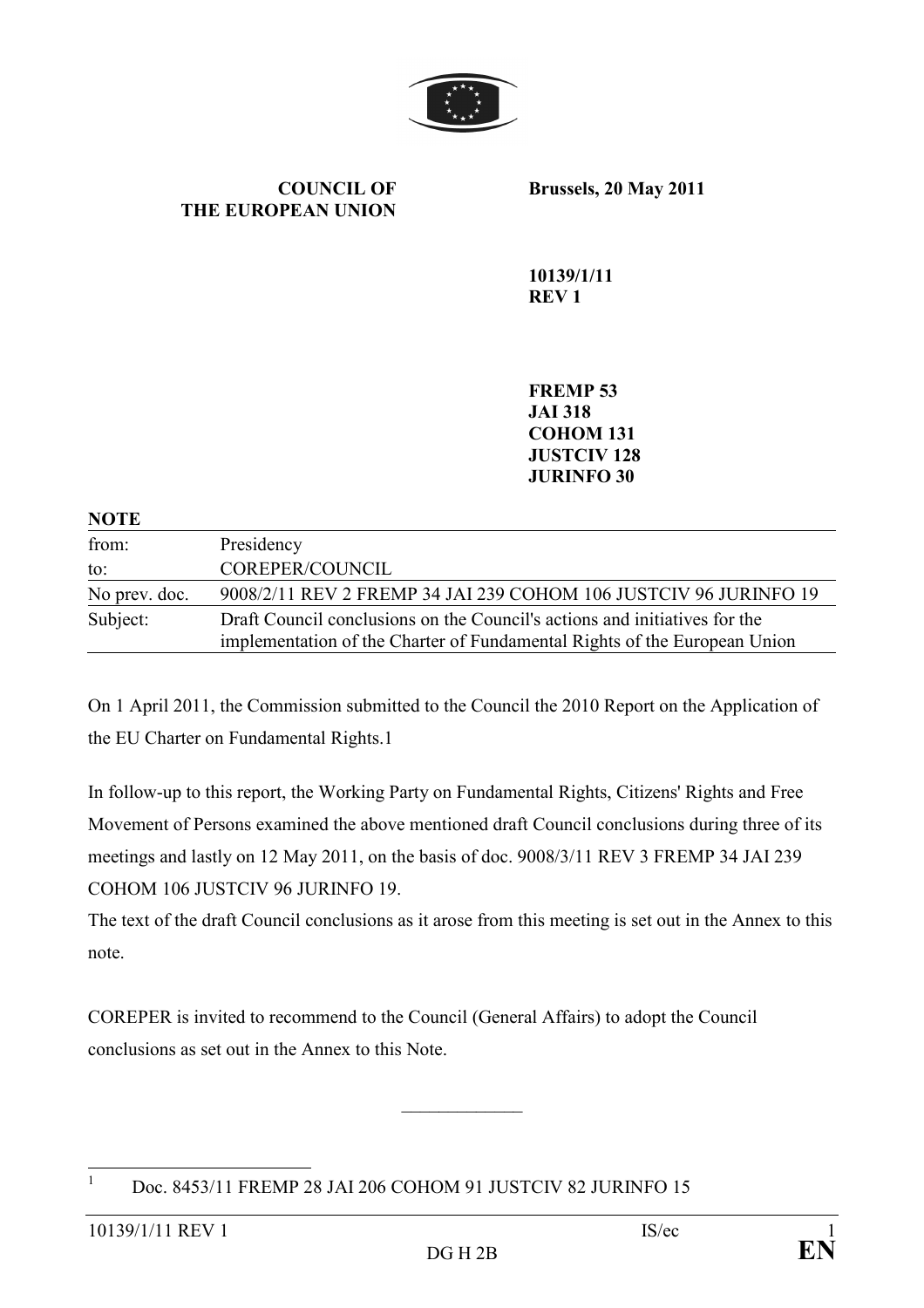# DRAFT COUNCIL CONCLUSIONS

#### on the Council's actions and initiatives for the implementation of the Charter of Fundamental rights of the European Union

#### THE COUNCIL OF THE EUROPEAN UNION,

Having regard to Article 2 of the Treaty on European Union, whereby the Union is founded on the values of respect for human dignity, freedom, democracy, equality, the rule of law and respect for human rights, including the rights of persons belonging to minorities;

Having regard to Article 6 of the Treaty on European Union, pursuant to which the Charter of Fundamental Rights of the European Union (hereinafter 'Charter') has become legally binding; and to the progress made through the incorporation of the Charter into the EU primary law in increasing the visibility of the EU's values, human rights, fundamental freedoms and principles;

Whereas the European Union shall accede to the European Convention for the Protection of Human Rights and Fundamental Freedoms (hereinafter 'the European Convention on Human Rights') under the conditions laid down by the Treaties;

Whereas fundamental rights, as guaranteed by the European Convention on Human Rights and as they result from the constitutional traditions common to the Member States, constitute general principles of the Union's law;

Whereas the Charter applies to the institutions, bodies, offices and agencies of the Union, and therefore all their acts, legislative or non-legislative, must be in full conformity with the Charter;

Whereas the Charter applies to the Member States only when they are implementing Union law;

Having regard to the Protocol on the application of the Charter to Poland and to the United Kingdom;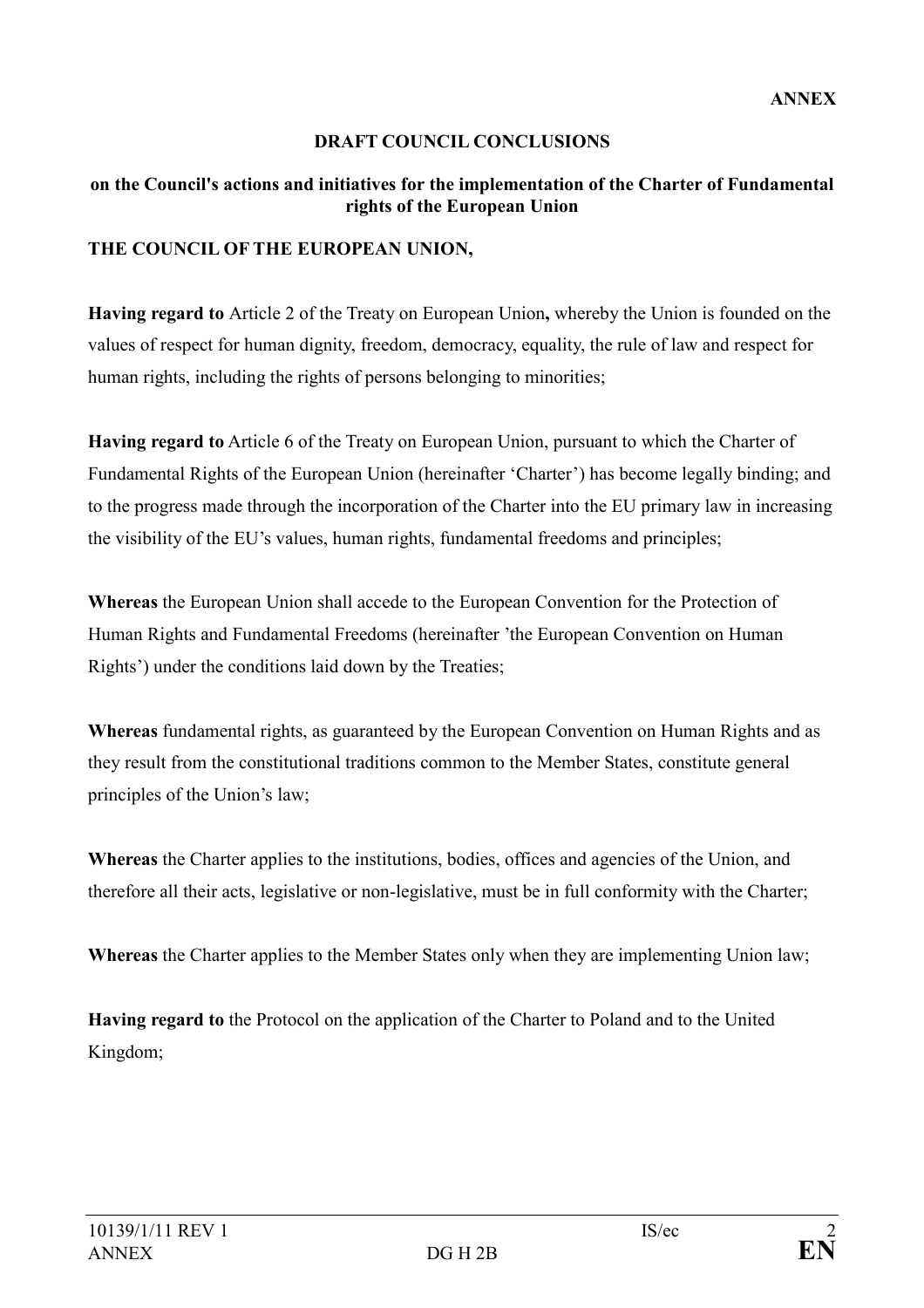Having regard to the fact that the European Council in the Stockholm Programme underlined the "obligation of the Union, including its institutions, to ensure that in all its areas of activity, fundamental rights and freedoms, are actively promoted" and invited the Union institution to "make full use of the expertise of the European Union Agency for Fundamental Rights and to consult, where appropriate, with the Agency, in line with its mandate, on the development of policies and legislation with implications for fundamental rights".

Having regard to the Commission Communication of 20 October 2010 on the strategy for the effective implementation of the Charter of Fundamental Rights by the European Union;

Having regard to the European Parliament resolution of 15 December 2010 on the situation of Fundamental Rights in the European Union (2009) – Effective implementation after the entry into force of the Treaty of Lisbon;

Having regard to the Council conclusions of 25 February 2011 on the role of the Council of the European Union in ensuring the effective implementation of the Charter of Fundamental Rights of the European Union;

Having regard to the case law of Court of Justice of the European Union relating to fundamental rights;

## WELCOMES

- 1. the first Annual Report from the Commission on the Application of the EU Charter of Fundamental Rights (hereinafter '2010 Report'); which […] provides information illustrating the application of the Charter;
- 2. the commitment made by the Commission to present annual reports monitoring progress on the enforcement of the Charter in the areas where the Union has powers to act;
- 3. the opportunity this report presents for an annual inter-institutional exchange of views with the Council and the European Parliament on the application of the Charter and expresses its readiness to engage in such an exchange of views.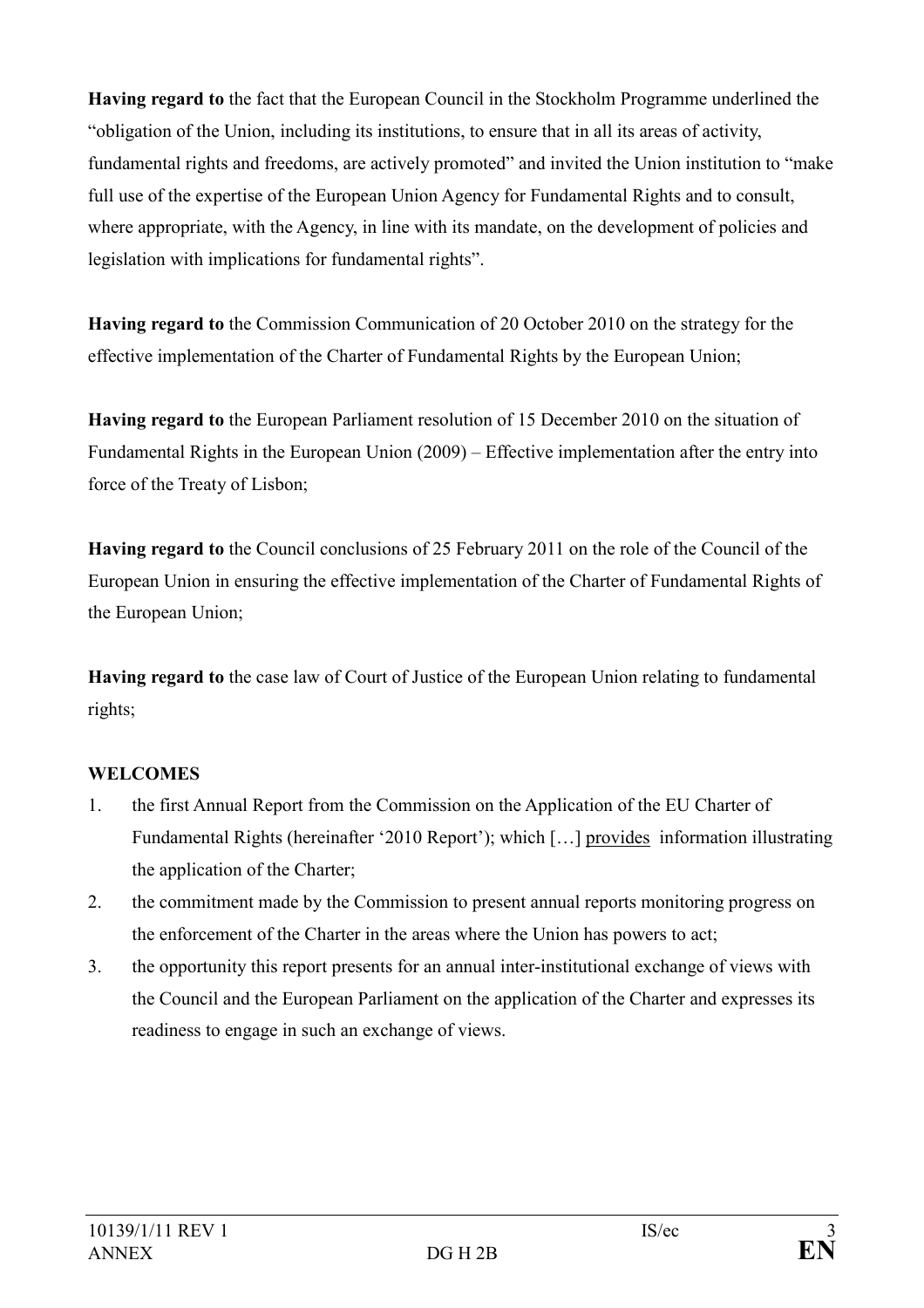### UNDERLINES

- 4. its own responsibility for the application of the Charter as well as for informing citizens about the scope of application of the Charter without prejudice to the competences of the Member States;
- 5. that since the Lisbon Treaty entered into force several important steps of a horizontal nature have been taken by the Council to strengthen the protection of fundamental rights.

#### **HIGHLIGHTS**

- 6. in this context among others that the Council gave the former ad hoc Working Party on Fundamental Rights and Citizenship a permanent status at the very end of 2009 and tasked it with all matters relating to fundamental rights, citizens' rights and free movement of persons. This working party (FREMP) started to work in its present form in 2010;
- 7. that the Council adopted a Decision authorising the Commission to negotiate the accession agreement of the European Union to the European Convention on Human Rights and laying down the negotiation directives;
- 8. its contribution, provided for through the FREMP Working Party as a special committee appointed pursuant to Article 218 (4) of the Treaty on the Functioning of the European Union, to the significant progress made towards concluding the negotiations on the EU accession to the European Convention on Human Rights and stresses the importance of this accession in complementing the fundamental rights protection on a European level;
- 9. the efficacy of the guidelines, endorsed by the Coreper, on methodological steps to be taken to check fundamental rights compatibility at the Council´s Preparatory Bodies in order to ensure a better implementation of the Charter in the course of the Council's work in both legislative and non-legislative actions.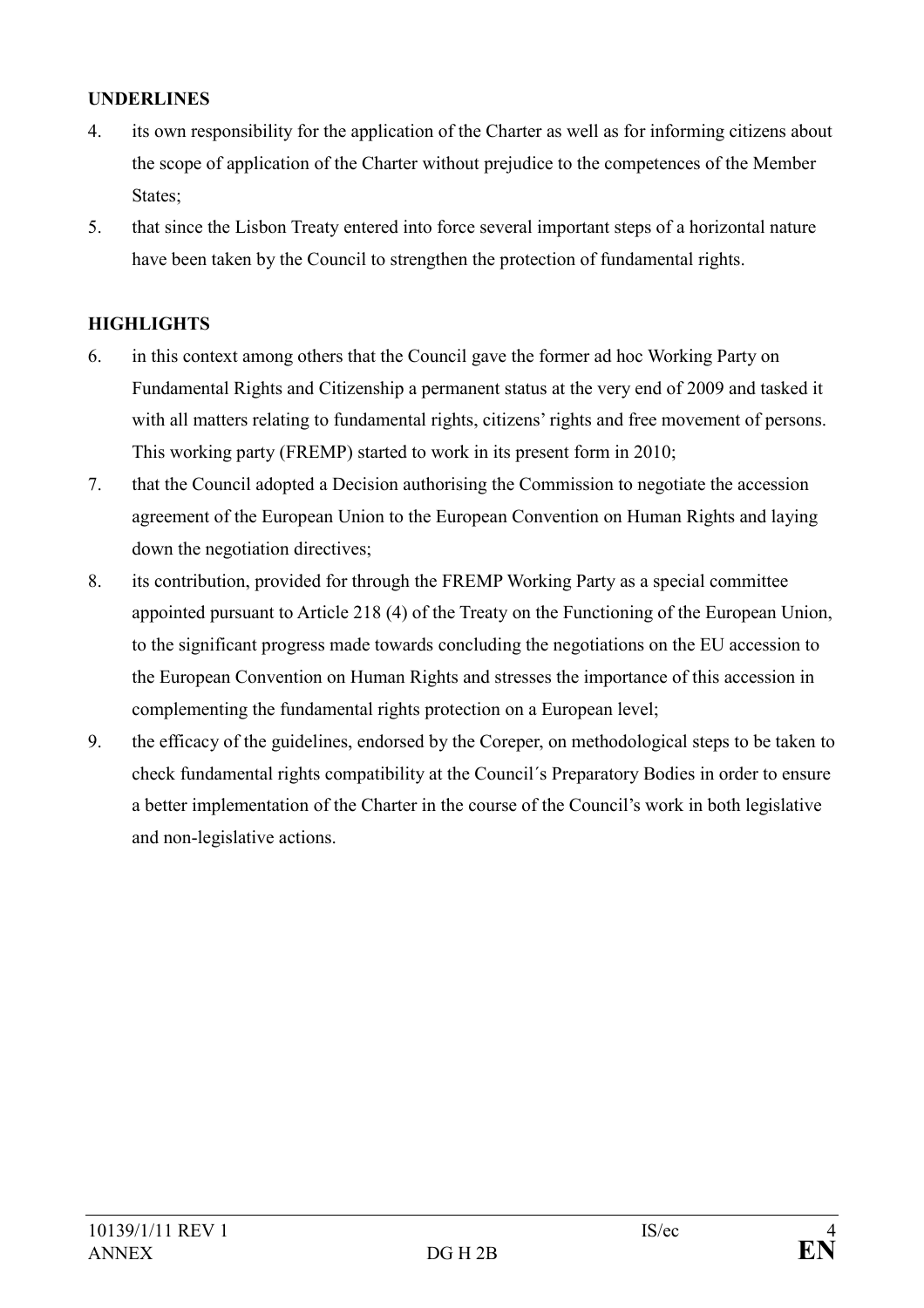#### **STRESSES**

10. that in responding to the 2010 Report which focuses on the legislative acts adopted by the relevant institutions as well as the initiatives taken by the Commission, it finds it essential to highlight actions taken by the Council in 2010 regarding all provisions in the Charter and to point out some areas for future initiatives;

#### **Dignity**

11. that the Council adopted a Decision supplementing the Schengen Borders Code as regards the surveillance of the sea external borders, which also contains guarantees for respecting the prohibition of inhuman or degrading treatment regarding migrants intercepted at sea;

## Freedoms

- 12. that, being committed to guaranteeing the protection of personal data, in its conclusions the Council declared its support to a new legal framework based on a comprehensive approach providing for a higher level of harmonisation and aimed at ensuring a higher level of awareness and protection for individuals;
- 13. that the Council adopted conclusions on the social dimension of education and training inviting the Member States to ensure wider access to high quality education and care, vocational training, higher, and adult education and in general to strengthen the social dimension of education and training systems;

## **Equality**

14. that the principle of equality is one of the founding values of the EU which is also reflected in the prohibition of discrimination based on any grounds such as sex, race, colour, ethnic or social origin, genetic features, language, religion or belief, political or any other opinion, membership of a national minority, property, birth, disability, age or sexual orientation as well as nationality;

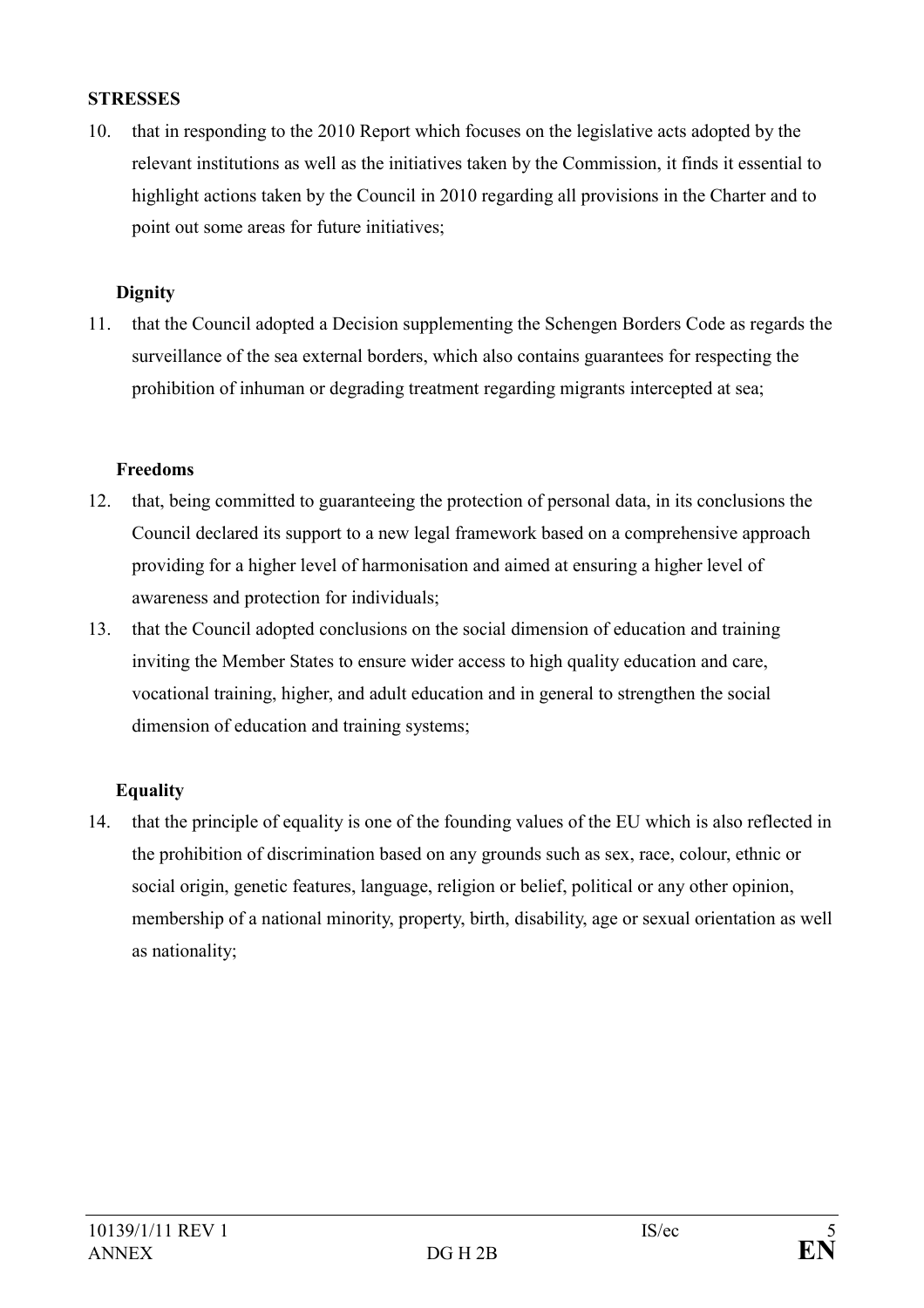- 15. that the Council attributes the utmost importance to preserving cultural, religious and linguistic diversity of people living in the European Union and adopted conclusions on the role of culture in combating poverty and social exclusion, inviting the Member States and the Commission to mobilise the potential of culture for peaceful co-existence;
- 16. that the Council reaffirmed, with the adoption of conclusions on the European Pact for Gender Equality for the years 2011-2020, its commitment to fulfil EU ambitions on gender equality as mentioned in the Treaty and in particular to close the gender gaps in employment and social protection, including the gender pay gap, promote better work-life balance for women and men throughout the life-course, so as to enhance gender equality, increase women's participation in the labour market and contribute to meeting the demographic challenges, as well as combat all forms of violence against women in order to ensure the full enjoyment by women of their fundamental rights;
- 17. that, recognizing the need to react to the demographic change, the Council adopted conclusions on active ageing in 2010 to mobilise the potential of older persons inviting the Member States to highlight the benefits and opportunities that the economic and social participation of older women and men would provide to society and to strengthen intergenerational solidarity;
- 18. that, in order to promote the integration of persons with disabilities, the EU ratified in 2010 the UN Convention on the Rights of Persons with Disabilities after the Council had adopted a code of conduct setting out internal arrangements for the implementation by and representation of the European Union relating to this Convention;
- 19. that the Council adopted conclusions aimed at advancing the full inclusion of the Roma by guaranteeing their rights and promoting their social and economic integration (within the framework of the decisions and recommendations made by the EU institutions);
- 20. that the protection of the rights of the child remains a priority for the Council, which attaches great importance to the proposal of the Commission on the new rules to fight sexual abuse of children and child pornography now being under trilogies with the European Parliament and also adopted Council Conclusions from 2010 on the Action Plan on unaccompanied minors;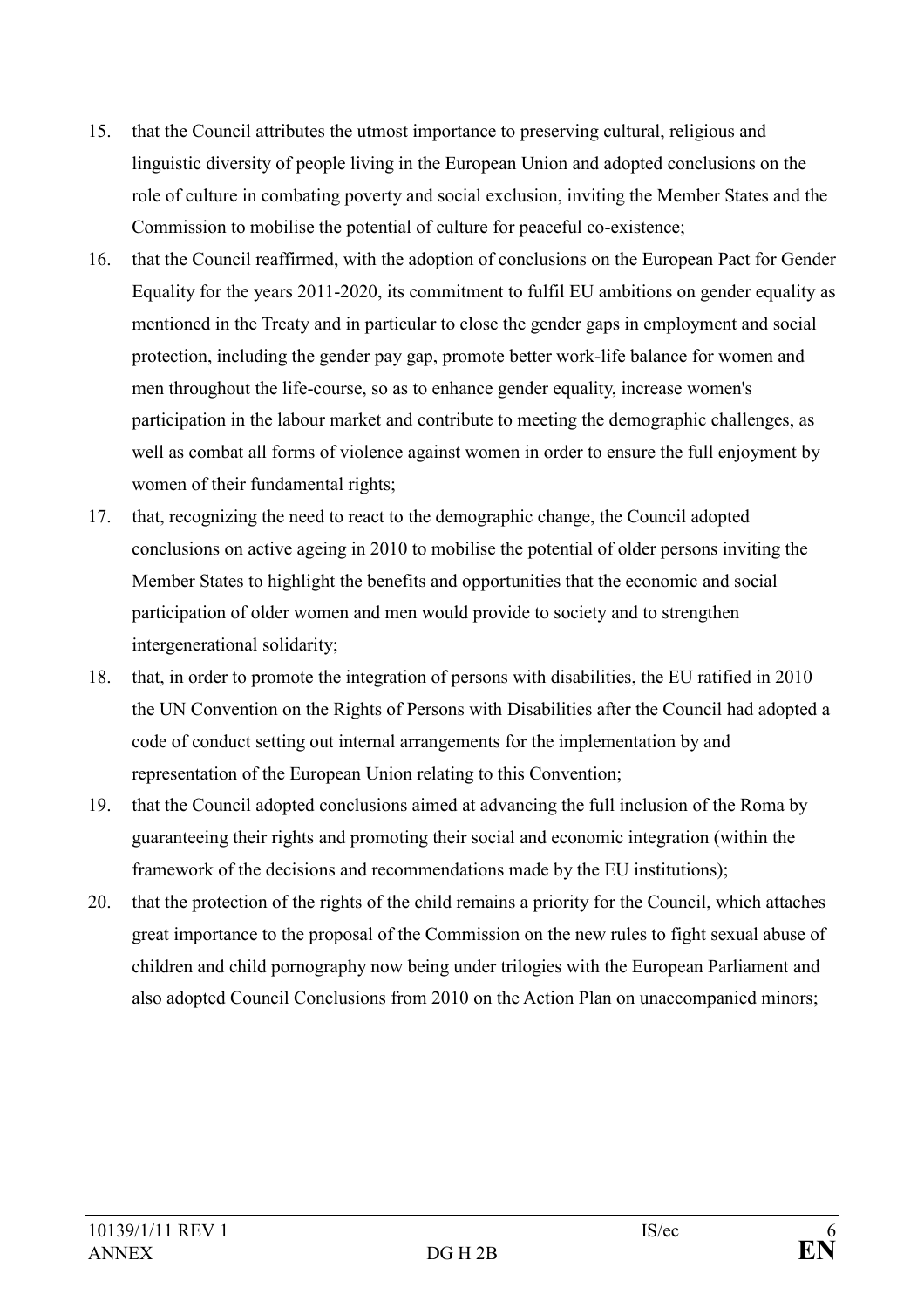21. that one of the results of the European Year for Combating Poverty and Social Exclusion 2010 was to raise awareness concerning the vulnerability of persons facing social exclusion and poverty;

## Solidarity

- 22. that the Council reaffirmed its commitment to the prohibition of child labour and the protection of young people at work. The Council also adopted conclusions on the integration of youth in the labour market;
- 23. that in order to further reconcile competitiveness and social protection, the Council adopted conclusions on the Social dimension in the context of an integrated Europe 2020 Strategy which reflects its full readiness to deploy its expertise on social inclusion and social protection policies to actively contribute to the successful implementation of the Europe 2020 Strategy and the European Semester;
- 24. that in the context of health care, the Council adopted conclusions on Equity and Health in All Policies, inviting the Member States to further develop their policies and actions to reduce health inequalities and to participate actively in sharing good practice, taking into account the need for action across all relevant policies;

## Citizens' Rights

- 25. that the Council adopted conclusions on facilitating entry for citizens of the EU at external borders, focusing on the need to improve fast-track systems for external border crossings for the benefit of EU citizens with due regard also to the security aspects;
- 26. that relating to diplomatic and consular protection the Council approved updated consular guidelines on the protection of EU citizens in third countries which, notwithstanding primary national responsibility in consular matters, provide a framework for consular cooperation, especially in situations in which the safety of EU citizens is endangered in a third country;

#### **Justice**

27. that the Council adopted a Roadmap for strengthening procedural rights of suspected or accused persons in criminal proceedings, calling for the adoption of five measures covering fundamental procedural rights;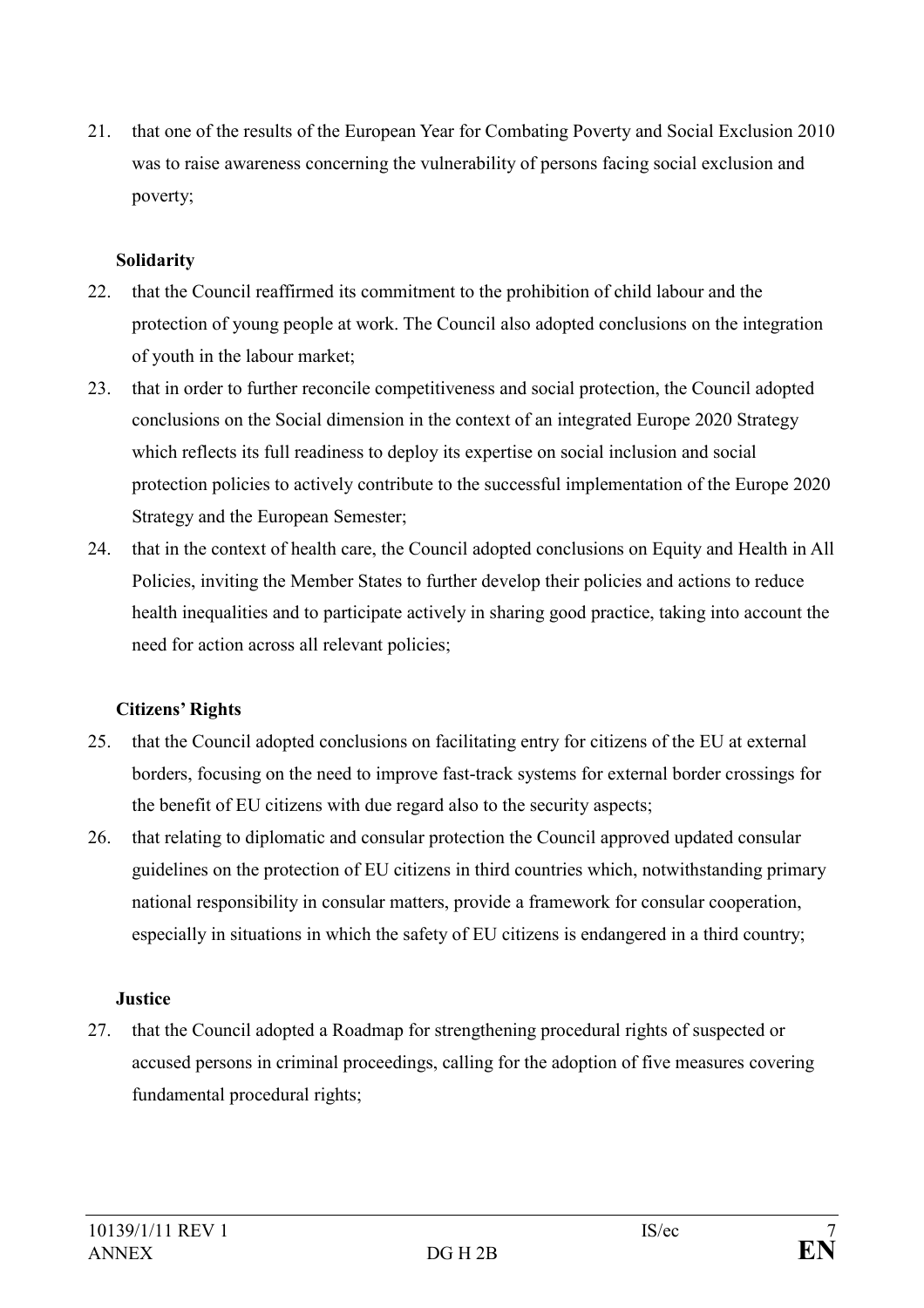28. that the Council as co-legislator adopted in 2010 the Directive on the right to interpretation and translation in criminal proceedings and hopes that following the Roadmap, depending on the on-going negotiation on the Directive on the right to information in criminal proceedings, that Directive can also be adopted in the near future.

#### **STRESSES**

- 29. its commitment to continue its activities for a more effective implementation of all provisions of the Charter;
- 30. that action to respect, promote and protect fundamental rights and meet the values, objectives, and principles of the EU requires a combination of all relevant efforts and instruments at EU and national levels including also maintaining an intense dialogue with the citizens;
- 31. that the effective application of the Charter should be underpinned by actions of all EU institutions and bodies, offices and agencies, such as the European Union Agency for Fundamental Rights, as well as the actions of competent national institutions when implementing EU law.

#### **CONSIDERS**

- 32. that although citizens have certain expectations about the implementation of the Charter the requests and complaints of the citizens addressed to EU institutions frequently reflect misunderstandings and over-expectations about the purpose of the Charter;
- 33. that it is therefore essential to better inform citizens about the scope of the Charter and that the Charter and its explanations should be easily accessible also on the homepages of the Council and its Presidency in order to raise awareness of the general public.

## INVITES THE COMMISSION

- 34. to pursue its activity with emphasis on areas which are likely to have the most significant impact on the implementation of fundamental rights reaffirmed in the Charter;
- 35. to enhance the European e-Justice Portal by providing the citizens with information about where to turn to when their fundamental rights have been violated.